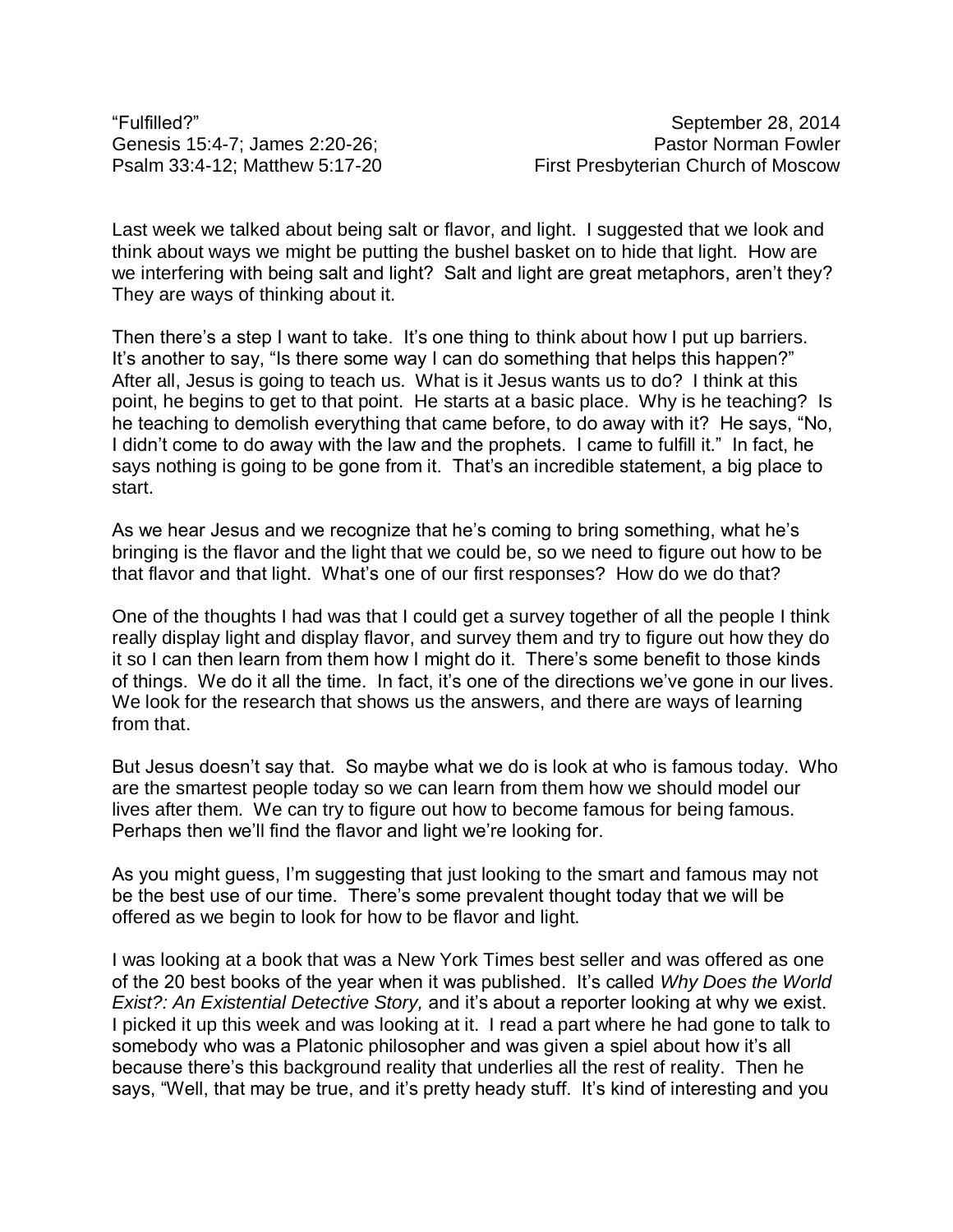can get sucked into it. The Christian God would be the same kind of thing. You could say existence is because of God." Then he goes on to say, "We all know that God is just a projection of human thought, so that's not true."

This is what's offered for advice, and if the advice is that God's not true, then what is scripture? It might be some ancient wisdom. There might be something there about doing things ethically. What I'm trying to say here is that as we begin to think about what Jesus wants us to be in terms of flavor and light, some of the prevalent thinking around us may not be that helpful. As people who want to follow Jesus, there's no barrier between us and that thinking. We live in that environment. It is prevalent. It's not hard to find.

But if we're going to listen to Jesus, if we are going to move in a different direction, if we have discovered that Jesus does come from a God that exists and is the reason for existence, we can listen to him. And listen to where he starts. He says, "I came, not to do away with the law and the prophets, but to fulfill them." This is a different perspective than our society has. He is suggesting that they had these scrolls on which were written what they called "the law and the prophets;" their scripture. He's saying there is a scripture that God has offered. We say "scripture" today, but they had all these scrolls because they didn't yet have a way to put it all in a book.

He is saying God has come to us and sometimes it feels a little bit like God realizes that we learn by different ways. Some of it is by kinesthetic learning. Some of it is by aural learning, hearing. Perhaps some of it is by reading. He gives us a variety of ways to come together, especially in scripture. Jesus says, "Don't throw it out. Don't let people tell you that it's not worth reading. You don't have to do another research study to find out whether it's got anything of value in it." So Jesus begins by encouraging us to recognize that scripture is real, available, and for us.

Now, there are some interesting things he does as he moves through the passage we read in Matthew today. Oftentimes when I have read this, I think he's talking about the law and the prophets, and it feels like he goes on to say, "Don't break the law." Well, we all know what it means to break the law. At least, that's the way I've always thought about it. There are statutes; we know what they are in the books. If I go too fast, I know I'm breaking the law. If I take something from a store without paying for it, I know I'm breaking the law. So when I hear that word "break" there, I think of breaking a particular law. The interesting thing about that word "break" is that it's not the same word that we use when we say break a law. It's the same word that's used when John the Baptist talks about not being willing to untie Jesus' sandal. He doesn't feel worthy of untying Jesus' sandal. That's the word that's used here for "break." Don't untie it. It seems a direct etymology of the word "loose." Don't let loose. So what Jesus is saying is, "Don't let loose of the law and the prophets." Don't let loose of them.

What has happened, however, is that instead of letting loose of it, in the religious circles they have codified it into a set of rules so it describes a certain kind of action. It's hard not to read this passage that way. But if we look ahead a little bit, we see that Jesus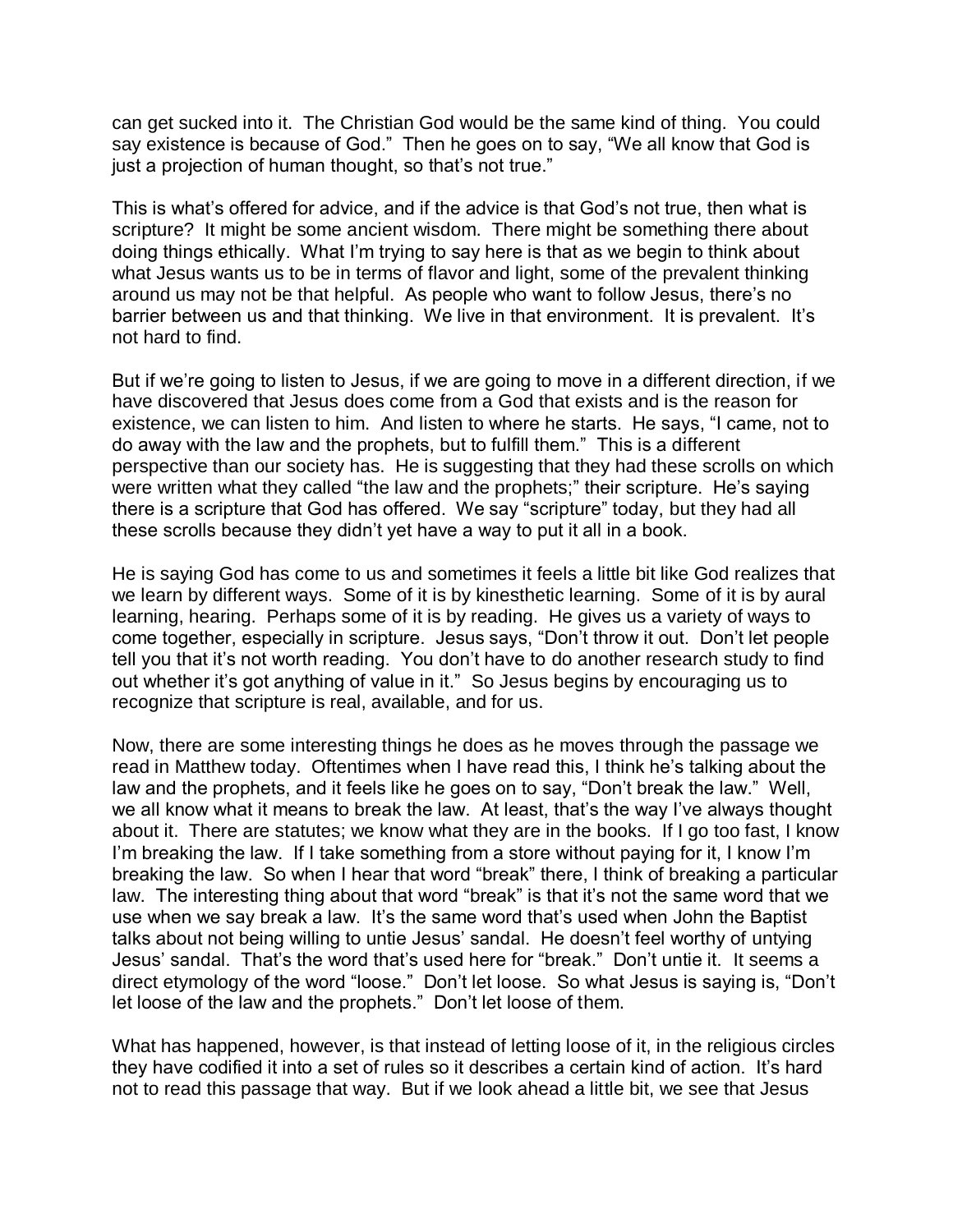does some things that suggest he doesn't like the way the Pharisees and Scribes have codified the scripture. Can you heal on the Sabbath, for example? He has this argument with the Pharisees. He asks them, "Can you do that? Can you do good on the Sabbath?" They basically would say, "Not if it means doing work." And yet Jesus goes ahead and heals. His disciples are walking though the grain field and they pick up some grain. The Pharisees say they are harvesting and it's against the rules. Jesus says, "The Sabbath is made for humankind. Humankind is not made for the Sabbath." It's the same thing with the law. The law is made for humankind. Humankind is not made for the law, for scripture.

What does he mean when he says he's going to fulfill it? Why does he have to fulfill it? Laws are something you either break or don't break. What's to be fulfilled about a law, accomplished, completed? The word "fulfilled" in the Greek could be translated in all those ways. Scripture is given to us to lead us somewhere. It's to accomplish something. Jesus has already told us a little bit about what it might accomplish. We look back at the beatitudes and we look at the flavor and light of last week. It's to accomplish something, and he's going to show us the way. We are going to follow him. So he's beginning to give us something to do.

One thing we can do is read scripture. We can pay attention to what God has done. We can pay attention to how God's people have interacted with their God throughout history. We can pay attention to where those scriptures go. How many people have read one of the prophets recently? I invite you to do that. Good ones to read are Amos, Micah, and Hosea. I think those are fairly short and easy to get through, so start there.

So as Jesus goes along here he is saying, "I didn't come just to create a set of rules." In fact, he has just called Peter, who was a fisherman. If my memory is correct, fishermen had a job that meant that they couldn't really be good Jews because the very thing they did, working with fish and dead fish, made them impure. They couldn't keep up with the rites of washing themselves in the right way. So Jesus had just called one of these impure people to be his disciple. He's suggesting that the law wants to take us someplace, not create barriers between us, not create one class of people that can't be God's people. Fishermen can't be God's people because they have a job that just doesn't allow them to be. He invited some to be disciples.

Jesus is beginning to encourage us to see that he's going to bring something that is a little different. He's going to help us see in a new way. In fact, the very last line, I think, does that. He says, "Your righteousness has to be greater than the Scribes and Pharisees to enter the kingdom of heaven." It feels, oftentimes, that what it means is that I have to live up to a certain set of rules so that I can get into heaven. Perhaps if you use the Greek word for "virtue" there, that would have been the case. Dallas Willard has a good description of this. Is it all about virtue, or is it about righteousness, and what's the difference? Virtuousness means you have a certain way of being. It becomes a little abstract. You live up to an ideal, and then you know you're right. What's righteousness? There is a sense of rightness in it, of trying to do things right, but how is it defined? It is defined in relationship—our relationship to God and then our